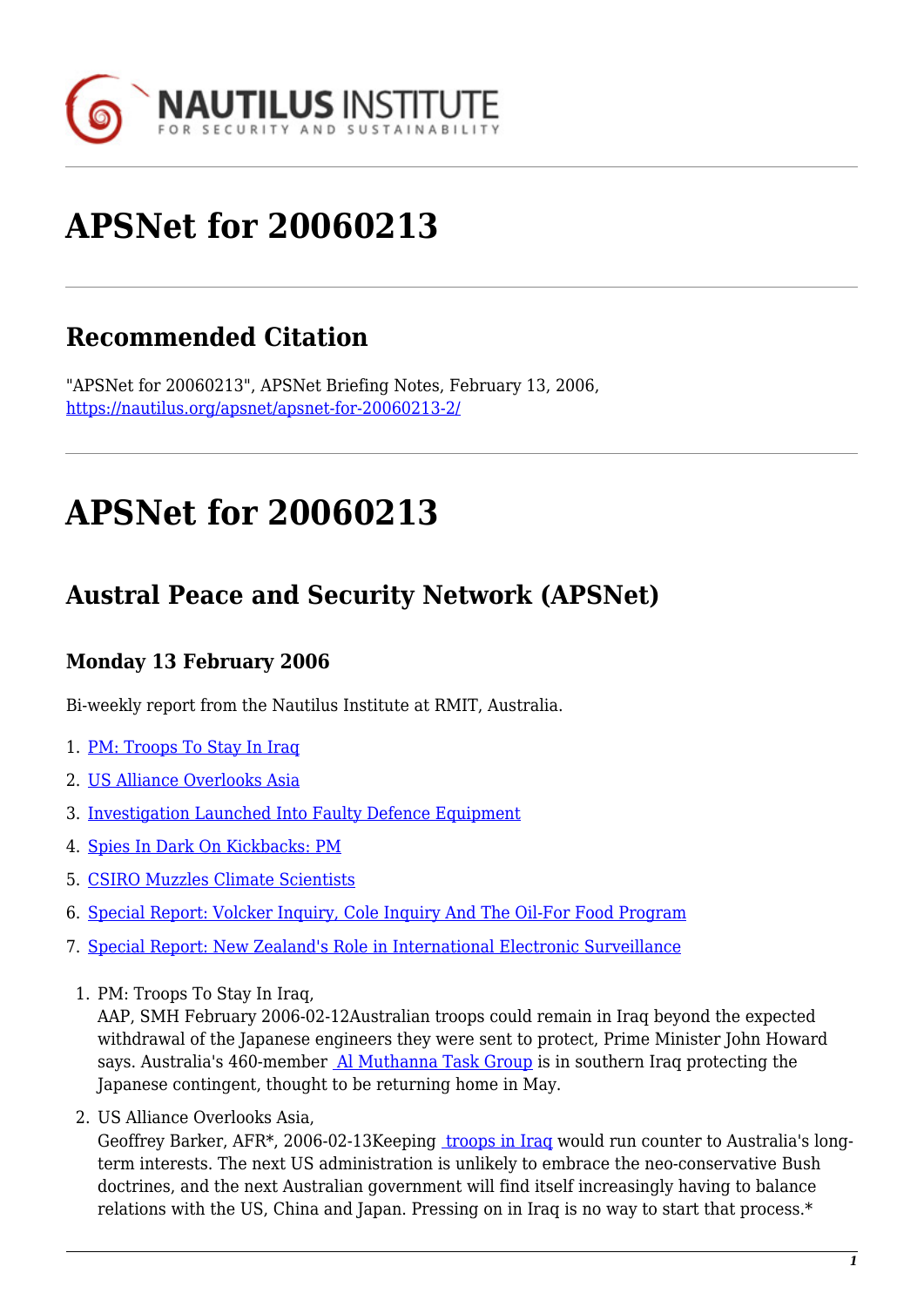Subscription required

3. Investigation Launched Into Faulty Defence Equipment,

Michael McKinnon and Cameron Stewart, Australian, 2006-02-13An investigation has been launched into the Defence Department unit charged with equipping Australian soldiers amid allegations of [defective equipment](http://www.theaustralian.news.com.au/common/story_page/0,5744,18126989%5E601,00.html) and conflicts of interest. Internal Defence documents, obtained under FOI laws, revealed a range of problems.

**<u>[Enemy Is In Canberra, Say Diggers](http://www.theaustralian.news.com.au/common/story_page/0,5744,18126991%5E31477,00.html)</u>, Michael McKinnon and Cameron Stewart, Australian, 2006-**02-13

#### 4.

5. Spies In Dark On Kickbacks: PM,

Cath Hart, Australian, 2006-02-13The Prime Minister revealed the [Office of National](http://www.theaustralian.news.com.au/common/story_page/0,5744,18127306%5E5001561,00.html) [Assessments \(ONA\)](http://www.theaustralian.news.com.au/common/story_page/0,5744,18127306%5E5001561,00.html) was in the dark on the kickbacks. ONA, which provides the Government with analysis of international developments based on intelligence, diplomatic reporting and public material, did not make available any reports about AWB's dealings with Saddam, Mr Howard said.

- ❍ [Spy Agencies Had Eye On Payments, Says AWB Officer](http://www.smh.com.au/news/national/spy-agencies-had-eye-on-payments-says-awb-officer/2006/02/08/1139379573595.html), Marian Wilkinson, SMH, 2006-02-09
- ❍ [Treasury raised the alarm on kickbacks](http://www.smh.com.au/news/national/treasury-raised-the-alarm-on-kickbacks/2006/02/12/1139679480757.html), Marian Wilkinson, SMH, 2006-02-13

#### 6.

7. CSIRO Muzzles Climate Scientists,

Tracy Ong, Australian, 2006-02-13Three of the [CSIRO](http://www.theaustralian.news.com.au/common/story_page/0,5744,18126870%5E30417,00.html)'s top climate change experts were repeatedly gagged from talking about cutting greenhouse emissions by an increasingly censorious organisation worried about continued government funding.

- 8. Briefing note: Volcker Inquiry, Cole Inquiry And The Oil-For Food Progra[m The UN Oil-For-Food](http://www.nybooks.com/articles/article-preview?article_id=18683) [Program: Who Is Guilty?](http://www.nybooks.com/articles/article-preview?article_id=18683), Brian Urquhart, New York Review Of Books\* 53:2,2006-02-09 The Volcker report is certainly the most detailed and searching inquiry every undertaken. In the Inquiry Committee's words, "This very large and very complex Program accomplished many vital roles in Iraq - Responsibility for what went wrong with the Program cannot be laid exclusively at the door of the Secretariat. Members of the Security Council must shoulder their share of the blame in providing uneven and wavering direction in the implementation of the program."\* Subscription required
	- o [Inquiry into certain Australian companies](http://www.ag.gov.au/agd/www/UNOilForFoodInquiry.nsf) in relation to the UN Oil-For-Food Programme (Cole Inquiry)
	- ❍ [Independent Inquiry Committee](http://www.iic-offp.org/) into the U.N. Oil-for-Food Programme (Volcker Inquiry)
	- ❍ [Summary of the Report of the Independent Inquiry Committee](http://www.iic-offp.org/documents/Final Report 27Oct05/IIC Final Report  Chapter One.pdf) into the U.N. Oil-for-Food Programme (Volcker Inquiry).pdf
	- ❍ [The Management of the United Nations Oil-for-Food Programme \(five volumes\), Definitive](http://www.iic-offp.org/Mgmt_Report.htm) [Report by the Independent Inquiry Committee](http://www.iic-offp.org/Mgmt_Report.htm) into the United Nations Oil-for-Food Programme. Paul A. Volcker (Chairman), Richard J. Goldstone (Member), and Mark Pieth (Member). 2005-09-07
	- ❍ [Manipulation of the Oil-for-Food Programme by the Iraqi Regime](http://www.iic-offp.org/documents/IIC Final Report 27Oct2005.pdf) Paul A. Volcker (Chairman), Richard J. Goldstone (Member), and Mark Pieth (Member) 2005-10-27.pdf

9.

10. Briefing note: New Zealand's Role in International Electronic Surveillanc[e Spies Are Our Hidden](http://www.stuff.co.nz/stuff/0,2106,3557341a6220,00.html) [Heroes](http://www.stuff.co.nz/stuff/0,2106,3557341a6220,00.html), Warren Tucker, The Dominion Post, 2006-01-31 New Zealand Government Communications Security Bureau director Warren Tucker defends the organisation after a top